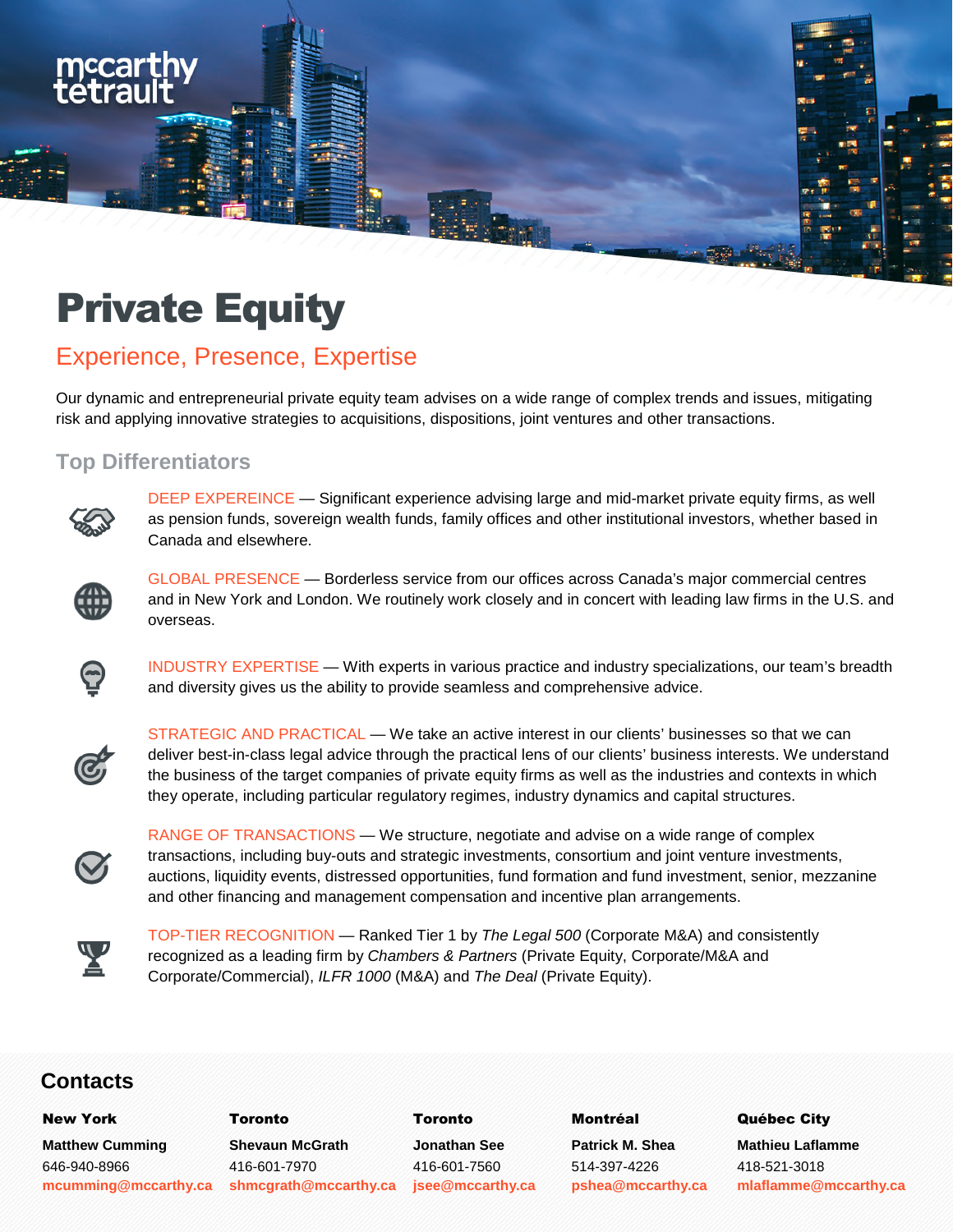# **Members of our private equity team have advised on the following transactions, among many others:**

| Caisse de dépôt et placement<br>du Québec                                | in its agreement with Alstom to convert its current investment in<br>Bombardier Transportation into shares of Alstom, following the US\$8.2<br>billion acquisition of Bombardier Transportation by Alstom                                                                                                                                                                                            |
|--------------------------------------------------------------------------|------------------------------------------------------------------------------------------------------------------------------------------------------------------------------------------------------------------------------------------------------------------------------------------------------------------------------------------------------------------------------------------------------|
| <b>Rhône Capital</b>                                                     | in its US\$5.2 billion sale of a majority stake in GardaWorld<br>$\overline{\phantom{m}}$<br>to BC Partners<br>as a continuing shareholder in the C\$1.11 billion privatization<br>of Hudson's Bay Company                                                                                                                                                                                           |
| <b>Special Committee of the Board</b><br>of Directors of Oaktree Capital | in its US\$4.7 billion acquisition of 62% of its business by Brookfield<br><b>Asset Management</b>                                                                                                                                                                                                                                                                                                   |
| <b>Brookfield Infrastructure and GIC</b>                                 | in its US\$8.4 billion acquisition of Genesee & Wyoming Inc.                                                                                                                                                                                                                                                                                                                                         |
| <b>TD Greystone Asset Management</b>                                     | on behalf of and as manager of the Greystone Infrastructure Fund, and<br>Applegreen plc, IST3 Investment Foundation, acting on behalf of its<br>investment group IST3 Infrastruktur Global, (together, the "Consortium"),<br>in the acquisition of JLIF Holdings (Project Service) US, Inc. and its<br>100% subsidiary Project Services LLC, which operates the Connecticut<br><b>Service Plazas</b> |
| <b>CVC Capital Partners Asia Fund IV</b>                                 | in its acquisition of OANDA Global Corporation                                                                                                                                                                                                                                                                                                                                                       |
| <b>Mubadala Capital, Parkjockey</b><br>and Softbank                      | in their acquisition of Impark from a subsidiary of Ontario Teachers'<br>Pension Plan Board                                                                                                                                                                                                                                                                                                          |
| Slate Asset Management L.P.                                              | in its minority equity investment from Goldman Sachs' Petershill<br>Group<br>in its C\$1.14 billion acquisition of a portfolio of properties from<br>$\qquad \qquad -$<br><b>Cominar REIT</b>                                                                                                                                                                                                        |
| <b>Brookfield Asset Management</b>                                       | in the C\$4.3 billion acquisition of Enercare Inc. by Brookfield<br><b>Infrastructure Partners</b>                                                                                                                                                                                                                                                                                                   |
| <b>CCMP Capital Advisors</b>                                             | in its approximately US\$1 billion acquisition of BGIS from Brookfield<br>Asset Management                                                                                                                                                                                                                                                                                                           |
| <b>TD Greystone Asset Management</b><br>and IST3 Investment Foundation   | in their C\$1.7 billion agreement to acquire up to 100% of Alberta<br>PowerLine from Canadian Utilities Limited and Quanta Services Inc.                                                                                                                                                                                                                                                             |
| InstarAGF Asset Management Inc.                                          | in its investment in Steel Reef Infrastructure Corp<br>$\overline{\phantom{m}}$<br>in its acquisition of AMPORTS, Inc. from Lincolnshire<br>Management, Inc.<br>in its acquisition of Skyservice Investments Inc., through the<br>$\qquad \qquad -$<br><b>InstarAGF Essential Infrastructure Fund</b>                                                                                                |

 $\overline{\phantom{a}}$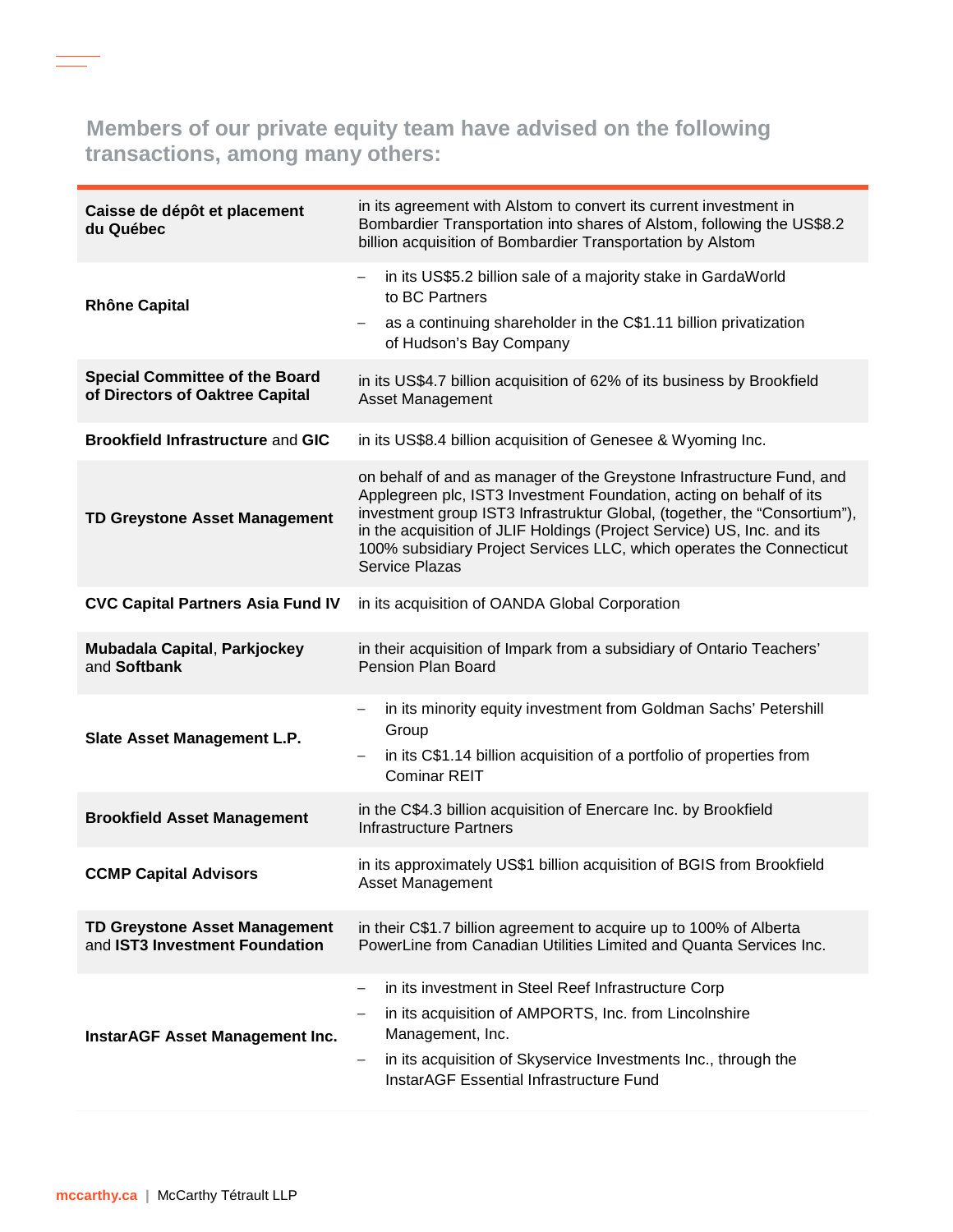| <b>InstarAGF Asset Management,</b><br>Partners Group and Kilmer<br><b>Van Nostrand Co. Limited</b> | in the sale of Billy Bishop Toronto City Airport's passenger terminal<br>to JP Morgan Asset Management                                                                                                                                                                                                      |
|----------------------------------------------------------------------------------------------------|-------------------------------------------------------------------------------------------------------------------------------------------------------------------------------------------------------------------------------------------------------------------------------------------------------------|
| Ares Management L.P.                                                                               | in the acquisition of Convergint Technologies                                                                                                                                                                                                                                                               |
| <b>Walter Capital Partners</b>                                                                     | in its acquisition of a substantial stake in the share capital of Athos<br>$-$<br>Services Commémoratifs Inc.<br>in its acquisition of Edge Imaging Inc.<br>in its acquisition of Plasticase Inc.<br>$\overline{\phantom{m}}$<br>in the going-private transaction of Ergoresearch Ltd.<br>$\qquad \qquad -$ |
| <b>Cortland Partners, LLC</b>                                                                      | in its US\$1.2 billion acquisition of Pure Multi-Family REIT LP                                                                                                                                                                                                                                             |
| <b>Acuity Brands, Inc.</b>                                                                         | in its acquisition of The Luminaires Group from Sentinel Capital Partners                                                                                                                                                                                                                                   |
| <b>GI Partners</b>                                                                                 | in the acquisition of Insurity Inc.                                                                                                                                                                                                                                                                         |
| <b>Novacap</b>                                                                                     | acquisition of Spectrum Health Care<br>$\qquad \qquad -$<br>acquisition of Joseph Ribkoff Inc.                                                                                                                                                                                                              |
| <b>Maple Red Financial</b><br><b>Management Canada</b>                                             | in its sale of the Bentall Centre complex in Vancouver to Blackstone<br><b>Property Partners</b>                                                                                                                                                                                                            |
| <b>Odyssey Investment Partners</b><br>and its portfolio company<br><b>Barcodes Group</b>           | in its acquisition of the business of QSG                                                                                                                                                                                                                                                                   |
| <b>Thompson Street Capital</b><br><b>Partners</b>                                                  | in its acquisition of T-Base Communications Inc.<br>$\overline{\phantom{m}}$<br>and its portfolio company Tropichem Research Labs, LLC in<br>$\overline{\phantom{0}}$<br>Tropichem's acquisition of TetraGenx Animal Health                                                                                 |
| <b>City Capital Ventures</b>                                                                       | in its acquisition of Burger King and Pizza Hut franchisee business<br>from Redberry Group                                                                                                                                                                                                                  |
| <b>Proterra Investment Partners</b>                                                                | as an investor in the US\$212 million financing by Tacora Resources<br>to fund the restart of the Scully Mine in Wabush, Newfoundland<br>and Labrador                                                                                                                                                       |
| <b>Greystone Managed</b><br><b>Investments Inc.</b>                                                | in its establishment of Greystone Infrastructure Fund's energy<br>infrastructure platform, and acquisition of a portfolio of nine power plants<br>in Alberta from a private equity fund managed by Kensington Capital<br>Advisors Inc.                                                                      |
| <b>ACON Investments L.L.C.</b>                                                                     | and its affiliates in its acquisition of Goody Products                                                                                                                                                                                                                                                     |
| <b>Olympus Growth Fund VI, LP</b>                                                                  | in the acquisition of Rise Baking Artisan Bread, Inc., Rise Baking Sweet<br>Goods, Inc. and PBF Pita Bread Factory Ltd.                                                                                                                                                                                     |
| <b>NextEra Energy Partners LP</b>                                                                  | in its US\$1.27 billion sale of wind and solar generation assets to Canada<br>Pension Plan Investment Board                                                                                                                                                                                                 |